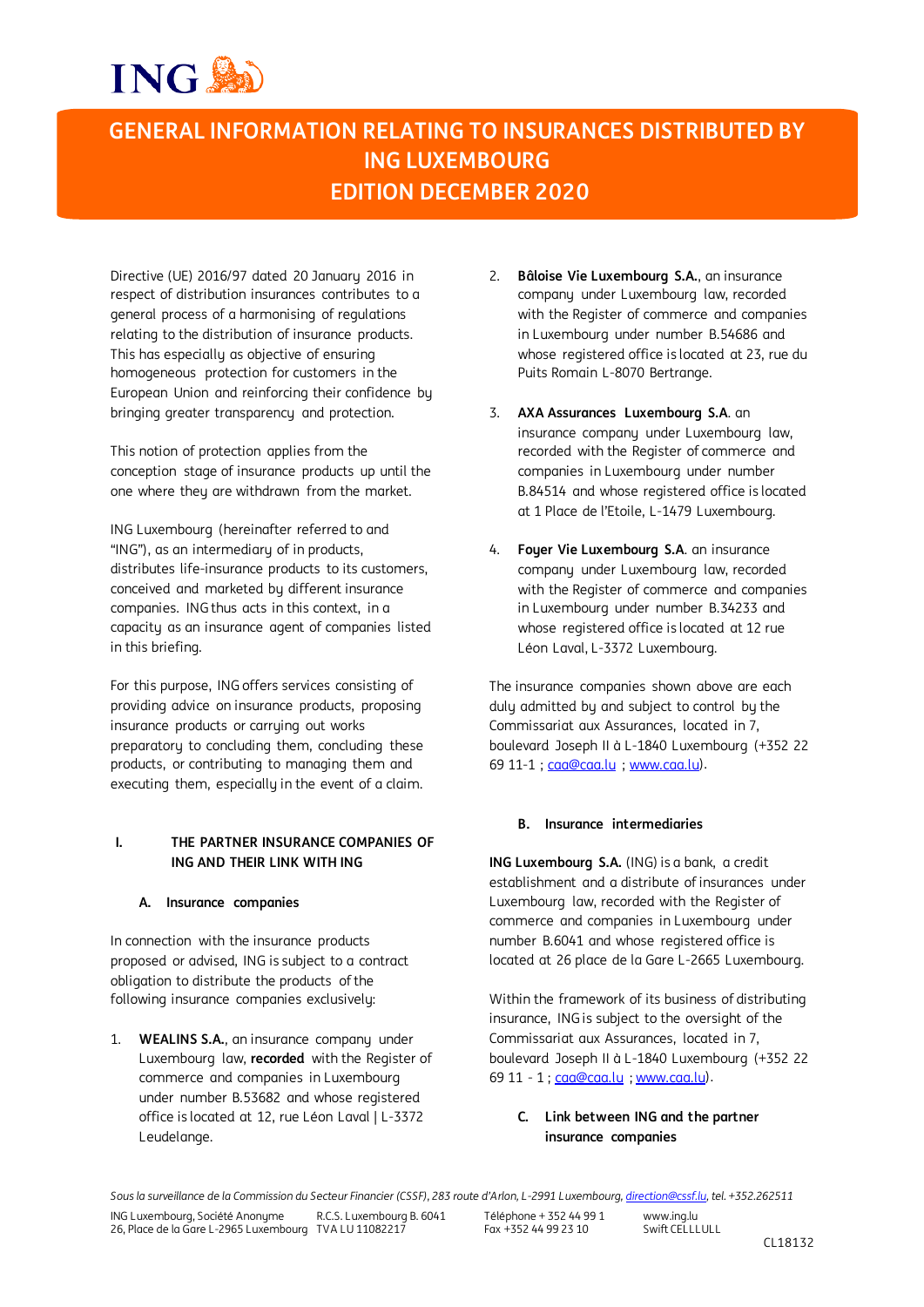# **ING**

ING holds no equity interest, direct or indirect, representing 10% or more of the voting rights or capital in an insurance company. Similarly, the group of which ING is a part, holds no equity interest, direct or indirect, representing 10% or more of the voting rights or capital in one of the insurance companies cited in this notice.

None of the insurance companies cited above holds an equity interest, direct or indirect, representing 10% or more of voting rights or capital of ING or the group of which ING is a part.

### **D. Other services that may be offer by ING to partner insurance companies**

Generally, ING may provide banking services, depository bank services and services of asset management to insurance companies, such as those cited in this notice.

Within the framework of its business, ING is subject oversight by the financial sector oversight Commission located in 283, route d'Arlon à L-1150 Luxembourg (+352 26 25 1 - 1 ; direction@cssf.lu ; www.cssf.lu).

#### **II. THE INSURANCE PRODUCTS DISTRIBUTED BY ING**

#### **A. Types of insurance products**

Generally, ING distributes insurance products concerning the life group of businesses. Mainly, these are insurances against decease, endowment insurance, savings or retirement type insurance, insurance of a retirement planning type or even life insurances tied to investment funds.

#### **B. Information on the insurance products**

The features, conditions and exclusions relating to the insurance products distributed by ING are detailed in the general conditions, and if appropriate in the key information documents ("DIC" or "KID") for investment life insurance, or again in the information sheet of the insurance products concerned. These various documents are available at all ING agencies in Luxembourg or the website of the insurance company concerned.

#### **III. MANAGEMENT OF CONFLICT OF INTEREST**

In order to be able to act in the interest of its customers, ING has put measures in place to prevent and manage potential conflicts of interest arising between ING and an insurance company, including its executives and staff or any person directly or indirectly tied to them by a relationship of control, and their customers or between two customers, when carruing on their business of distributing insurances. The policy for management of conflicts of interest and advantages received from third parties such as compensation, commissions and non-monetary advantages with ING and its insurer partners can be consulted on its website [\(www.ing.lu\).](http://www.ing.lu/)

### **IV. COMPLAINTS AND DISPUTES**

For complaints relating to the services provided by ING, without prejudice to their right to take legal action, a customer may address, as soon as possible and at the latest within 60 days with effect from the issue to:

#### **ING Luxembourg S.A.** Service Complaints 26 Place de la Gare L-2965 Luxembourg, complaints@ing.lu

If the response offered by ING fails to satisfy the customer, they may submit the disagreement to the following authorities, based on their country of residence.

#### **In Luxembourg:**

**Commissariat aux Assurances** 7 boulevard Joseph II L-1840 Luxembourg, +352 26 91 11 - 1 caa@caa.lu

**ACA c/o Médiateur en assurances** 12 rue Erasme L-1468 Luxembourg, +352 44 21 44 1 mediateur@aca.lu

#### **In Belgium:**

**Ombudsman des Assurances** 35 square de Meeûs 1000 Bruxelles

*Sous la surveillance de la Commission du Secteur Financier (CSSF)*, *283 route d'Arlon, L-2991 Luxembourg, direction@cssf.lu, tel. +352.262511* ING Luxembourg, Société Anonyme R.C.S. Luxembourg B. 6041 www.ing.lu

Téléphone + 352 44 99 1 Fax +352 44 99 23 10 Swift CELLLULL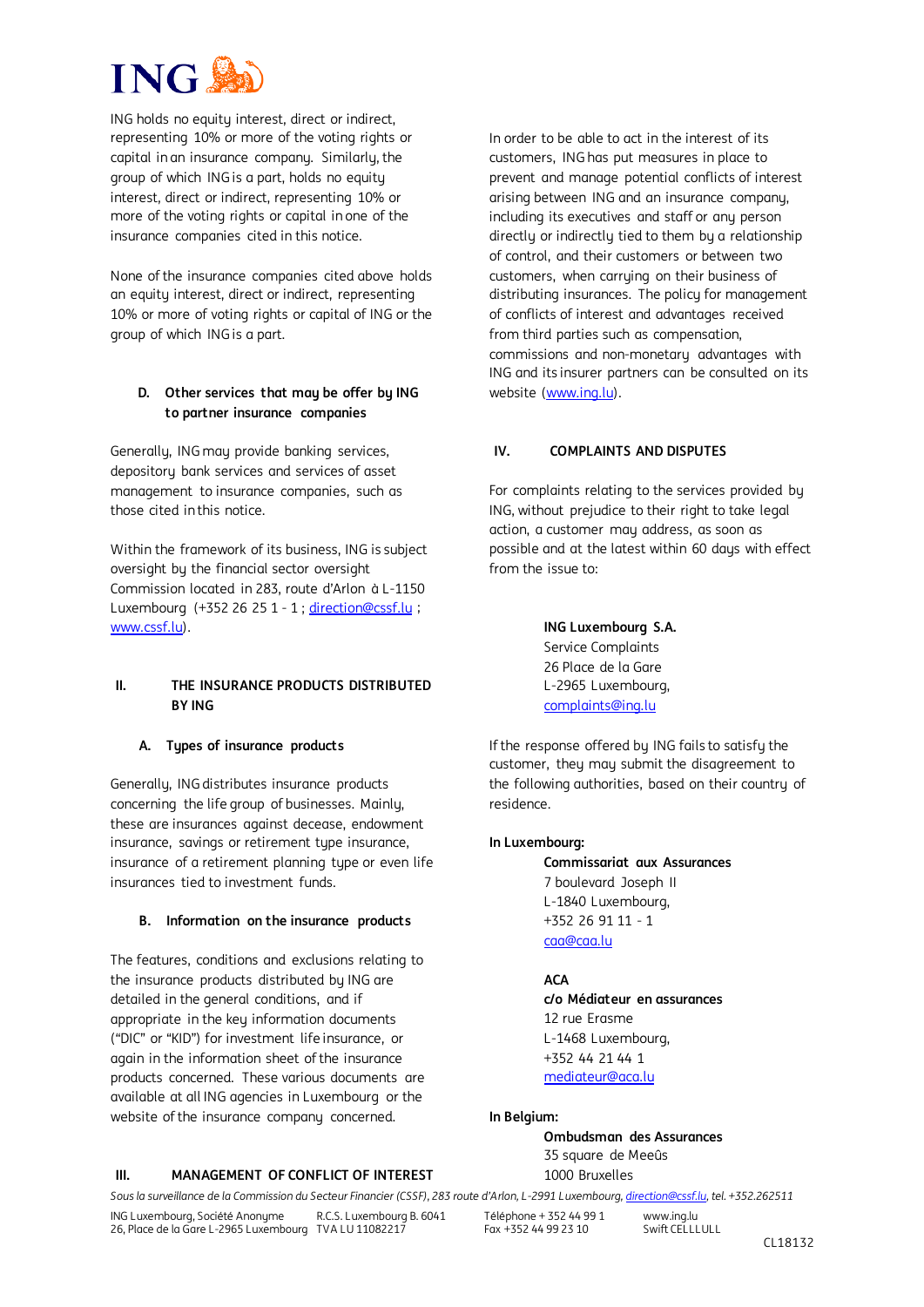

info@ombudsman.as

#### **In France:**

**La Médiation de l'Assurance** TSA 50110 75441 Paris Cedex 09 www.mediation-assurance.org

#### **V. ADVICE**

In its capacity as insurance intermediary, ING assures itself, prior to concluding an insurance contract, that it is consistent with the needs and demands of the customer on the basis of the information obtained from them.

To this the fact is added that ING may, if the case applies and based on the circumstances and country of residence of the customer, provide advice to the customer, meaning a personal recommendation on the matter of one or a number of insurance products, by explaining the reason why a particular product best matches the demands and needs of the customer. Whether or not there is advice will be specified by the customer.

When the insurance product is an investment product based on insurance, ING must likewise gather supplementary information in advance in respect of the customer so as to assess respectively that the product is suitable and appropriate for the customer, whether ING provides advice to the customer or not.

Finally, ING may also provide, as the case may be, advice after the concluding of the insurance product by the customer, especially when this is an investment based on insurance, in cases of decisions or adjustments made to an investment strategy.

#### **VI. PERIODIC ASSESSMENT**

In cases of provision of advice relating to investment products based on insurance, the insurance intermediary may provide the customer with an assessment of the adequacy of the insurance product that has been recommended to them.

once the product has be taken out. Nevertheless, the latter may specifically ask ING the question.

#### **VII. COMPENSATION**

Within the framework of its business of distributing insurance, ING is compensated on the basis of commissions of every kind paid by insurance companies, meaning a compensation included in the insurance premium.

Prior to any taking out of an insurance contract, ING forwards the information of the company in respect of the entire insurance premium including in this the costs, taxes and other expenses tied to it and which will be set based on the covers desired. The customer has the right to request details of the costs.

The Customer is likewise advised that the common placement funds (OPC) in which they may be drawn indirectly to invest through their insurance contract may compensate ING by a commission generally calculated on the basis of the management commission of the latter and which varies depending on the asset classes, investments achieved/currently awaited, and rates negotiated in the terms of the distribution contract signed between NG and the OPC considered, of some percent to some tens of percent in certain cases.

#### **VIII. APPLICABLE LAW AND COURTS WITH CONCERN**

Under proviso in respect of cases where the law applicable is determined by legal or regulatory, imperative or public order provisions, the law of Luxembourg applies to all disputes concerning relations between the customer and ING.

Under proviso in respect of cases where the courts with concern are designated by legal or regulatory, imperative or public order provisions, all disputes fall under the exclusive concern of the courts of and in Luxembourg.

*Sous la surveillance de la Commission du Secteur Financier (CSSF)*, *283 route d'Arlon, L-2991 Luxembourg, direction@cssf.lu, tel. +352.262511* R.C.S. Luxembourg B. 6041 www.ing.lu provide a periodic assessment to the customer

ING hereby however specifies that it does not

Téléphone + 352 44 99 1 Fax +352 44 99 23 10